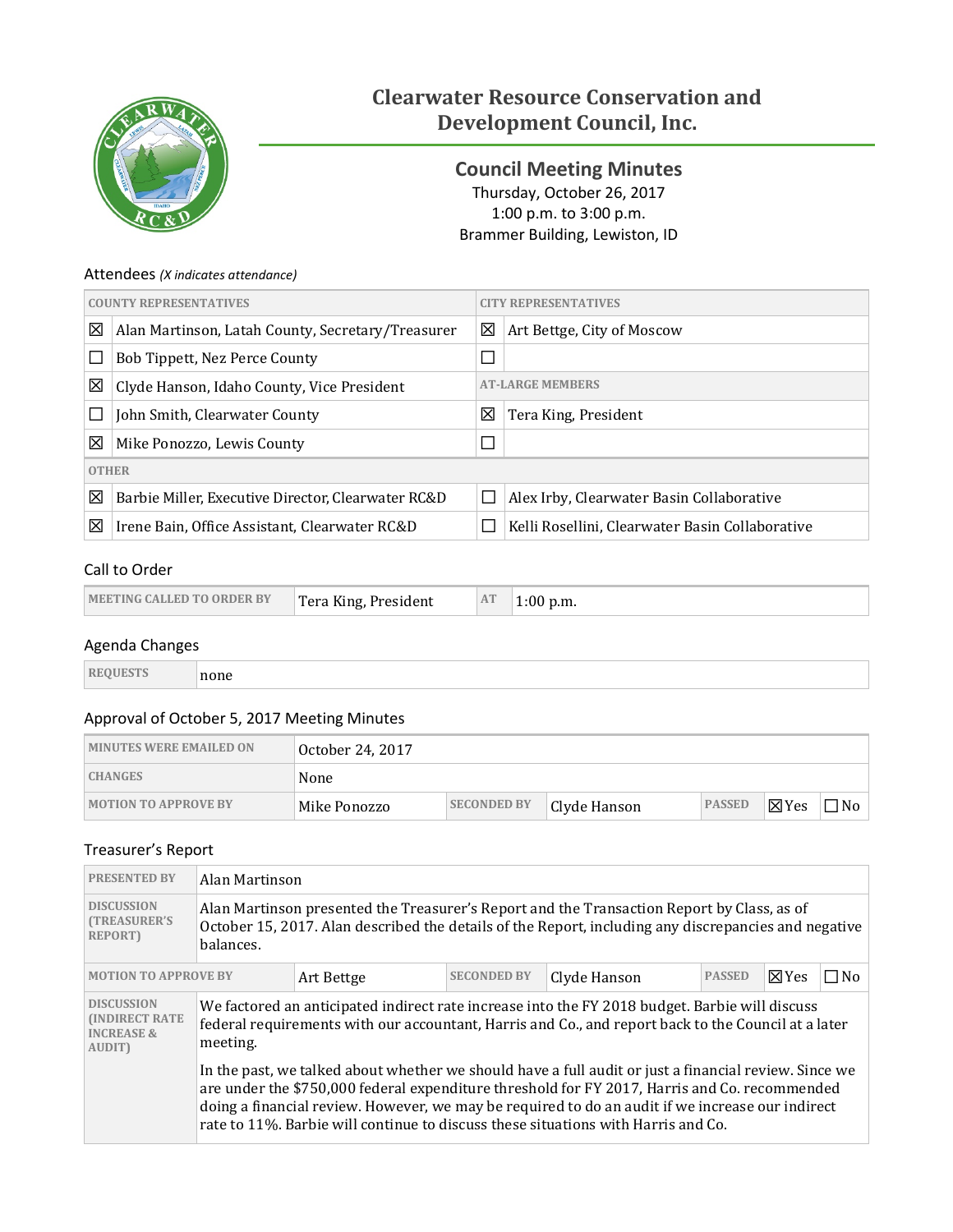#### Executive Director's Report

| <b>PRESENTED BY</b>           | Barbie Miller                             |  |  |  |  |  |  |
|-------------------------------|-------------------------------------------|--|--|--|--|--|--|
|                               | <b>EXECUTIVE COMMITTEE VOTES BY EMAIL</b> |  |  |  |  |  |  |
| There were no votes by email. |                                           |  |  |  |  |  |  |

**ACTIVITIES, ACCOMPLISHMENTS, & UPDATES**

Barbie is closing the financial side of the CBYCC and preparing the final reimbursement requests.

Barbie met with Lonnie Newton and Doug Graves from the BLM. Nick Carter with IDL was not able to attend. Those present discussed the BLM Community Fire Assistance agreement. The participants came away from the meeting with a better understanding of each other's roles, and Barbie gave the other attendees a better understanding of what the Council does and who we are.

Idaho is an offset state, which allows for federal and state agencies to coordinate efforts on wildland fire protection activities. A fire response guide (FRG) for Craig Mountain Joseph Plains area was developed under the previous BLM Community Fire Assistance agreement, and serves as a decision-making tool for agencies responding to fires in the area. The FRG was very effective during the 2017 fire season and received many accolades. As a result, the BLM and IDL want to develop FRGs for the Maggie Creek and Cataldo fire protection districts, too.

The meeting attendees decided on an action plan for the Maggie Creek FRG: Release an RFP for the Maggie Creek FRG by Thanksgiving, post for two weeks, and award proposal by Christmas. Tentative contract schedule: start work by January; contractor meet with partners in Spring; complete draft by June; work with the draft during the 2018 fire season; and finalize FRG in the Fall. Funding for the Maggie Creek FRG will be provided under the BLM Community Fire Assistance agreement.

Barbie asked Council members in attendance if they think a scaled down version of the FRG to more local levels could be beneficial. Alan Martinson stated that it probably wouldn't be since municipal and rural fire districts are primarily responsible for structure fire suppression, rather than wildland fires.

Barbie is planning to get the contribution requests out next week. She asked for the Council's thoughts on the organizations that have not contributed for the last three years. Comments included:

- Council members suggested increasing the contribution amounts, but not so much that we lose contributors. The Council already approved the amounts for FY 2018. Any changes to the amounts will be for FY 2019.
- Do we have a sheet to send with the requests showing what we have accomplished and what our projects have done? We included the information in the letters sent in May.
- Upon request, we have met with some of the counties/cities explaining who we are and what we do. In some instances, there is more expense involved with driving to the meetings than what we would receive from the contributions. It was suggested that Council members represent the Council in their local areas whenever possible, rather than paying the executive director for her travel.
- Tera asked to review the request letter when it is ready.
- Once the letters have gone out, we should tackle a plan for future outreach.

Barbie joined a non-profit leadership lab discussion workshop, hoping to gain additional nonprofit insight. As a fiscal sponsor, we don't fit the traditional nonprofit role, but there is potential for gleaning additional information applicable to us.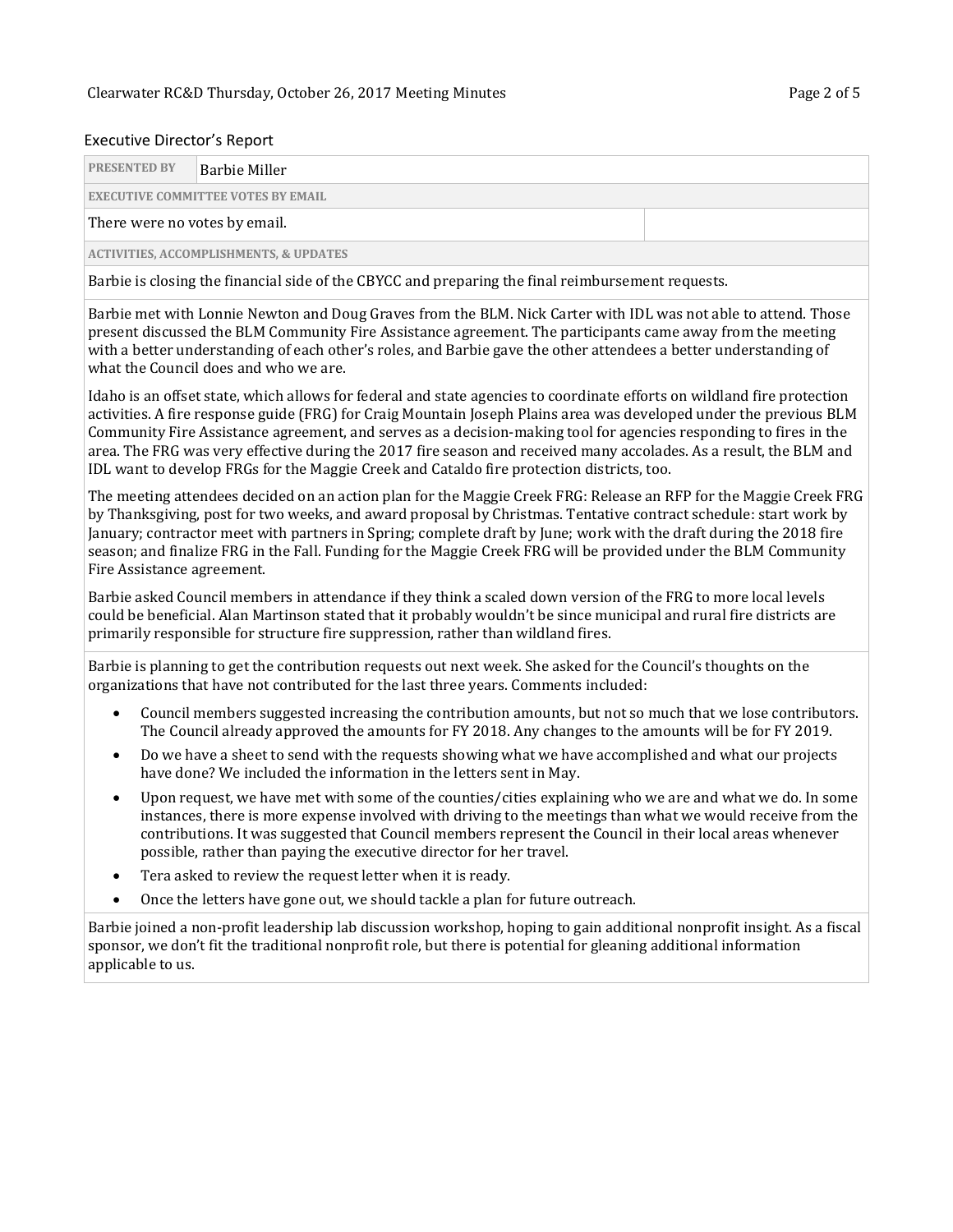| <b>PRESENTED BY</b>         | <b>Barbie Miller</b>                                                                                                                                                                                                                                                                                                                                                                                                                                                                                                                                                                                                                                                                                                                                                                                    |                                                              |                    |                |               |               |           |  |
|-----------------------------|---------------------------------------------------------------------------------------------------------------------------------------------------------------------------------------------------------------------------------------------------------------------------------------------------------------------------------------------------------------------------------------------------------------------------------------------------------------------------------------------------------------------------------------------------------------------------------------------------------------------------------------------------------------------------------------------------------------------------------------------------------------------------------------------------------|--------------------------------------------------------------|--------------------|----------------|---------------|---------------|-----------|--|
| <b>DISCUSSION</b>           | Alex Irby, Randy Doman, and Kelli Rosellini from the CBC attended the July 27, 2017 Council<br>meeting to discuss a proposed Memorandum of Agreement with WSU for the WHRI. The CBC sent<br>the MOA to WSU who made some minor changes and sent it back to them. These changes are on the<br>copy emailed October 24, 2017 to the Council members and included in the meeting packet. The<br>CBC is recommending that we sign this MOA.                                                                                                                                                                                                                                                                                                                                                                 |                                                              |                    |                |               |               |           |  |
|                             | When we discussed the MOA at the July 27 meeting, the parts that were questionable were on page<br>2, part 5 (Data, Information, and Publication) and Attachment 2 (Clearwater Basin Collaborative<br>Data-Sharing Agreement). The end of the discussion at that meeting was summarized by this quote<br>from Randy Doman:                                                                                                                                                                                                                                                                                                                                                                                                                                                                              |                                                              |                    |                |               |               |           |  |
|                             | "The bottom line is the CBC doesn't really care so much about (owning) intellectual property<br>as being able to affect the eco system, and we will have that knowledge to change the eco<br>system to help grow. That's all we need. CBC doesn't really need ownership of the<br>intellectual knowledge. It would soon divert us from what we are supposed to do, and we<br>think we will still be able to make some things happen and use it in management decisions<br>to push things in the right direction. That's our whole goal. We got into research because no<br>one was doing that and everyone was focused on winter range. And we've done a 180; it's<br>going to summer range and it's changed the whole way we look at the forest and how we<br>manage; and this is what this is about." |                                                              |                    |                |               |               |           |  |
|                             | The Council and CBC can use any of the information that is created out of this Agreement if the<br>source is cited; and the student can use whatever she creates on her thesis and manuscripts and,<br>potentially, on other work in her research as well. The Council and CBC will review all the<br>manuscripts; the CBC's technical committee on this project will review the data before it is<br>published.                                                                                                                                                                                                                                                                                                                                                                                        |                                                              |                    |                |               |               |           |  |
| <b>CONCLUSIONS</b>          |                                                                                                                                                                                                                                                                                                                                                                                                                                                                                                                                                                                                                                                                                                                                                                                                         | Motion to approve the WHRI Memorandum of Agreement with WSU. |                    |                |               |               |           |  |
| <b>MOTION TO APPROVE BY</b> |                                                                                                                                                                                                                                                                                                                                                                                                                                                                                                                                                                                                                                                                                                                                                                                                         | Clyde Hanson                                                 | <b>SECONDED BY</b> | Alan Martinson | <b>PASSED</b> | $\nabla Y$ es | $\Box$ No |  |

# CBC WHRI Memorandum of Agreement with WSU

Г

# Office Assistant Position

| <b>PRESENTED BY</b>                                                                                                    | <b>Barbie Miller</b>                                                                                                                                                                                                                                            |                                                                                                                                                                                                                                                       |  |                                                                                                          |  |              |  |
|------------------------------------------------------------------------------------------------------------------------|-----------------------------------------------------------------------------------------------------------------------------------------------------------------------------------------------------------------------------------------------------------------|-------------------------------------------------------------------------------------------------------------------------------------------------------------------------------------------------------------------------------------------------------|--|----------------------------------------------------------------------------------------------------------|--|--------------|--|
| <b>DISCUSSION</b>                                                                                                      | The current office assistant position is a part-time, temporary position. It is a 15-20 hours-<br>$\bullet$<br>per-week position. We need a part-time position a minimum of 20-30 hours-per-week on<br>average. This has been budgeted into the FY 2018 budget. |                                                                                                                                                                                                                                                       |  |                                                                                                          |  |              |  |
|                                                                                                                        | $\bullet$                                                                                                                                                                                                                                                       | We have need for a third person (in addition to Executive Director and Office Assistant) for<br>outreach and program coordination but have determined through the budget-planning<br>process that we don't have the funding for the third person yet. |  |                                                                                                          |  |              |  |
|                                                                                                                        | $\bullet$                                                                                                                                                                                                                                                       | Increasing the hours for the office assistant position will help free up more time, enabling<br>Barbie to take on a full executive director role.                                                                                                     |  |                                                                                                          |  |              |  |
| This part-time position would not be eligible for benefits other than paid holidays and paid<br>$\bullet$<br>time off. |                                                                                                                                                                                                                                                                 |                                                                                                                                                                                                                                                       |  |                                                                                                          |  |              |  |
| <b>CONCLUSIONS</b>                                                                                                     |                                                                                                                                                                                                                                                                 |                                                                                                                                                                                                                                                       |  | We need to post this office assistant job to be filled as soon as soon as a suitable candidate is found. |  |              |  |
| <b>PASSED</b><br>$\Sigma$ Yes<br><b>MOTION TO APPROVE BY</b><br><b>SECONDED BY</b><br>Alan Martinson<br>Clyde Hanson   |                                                                                                                                                                                                                                                                 |                                                                                                                                                                                                                                                       |  |                                                                                                          |  | $\square$ No |  |
| <b>ACTION ITEMS</b><br><b>PERSON RESPONSIBLE</b><br><b>DEADLINE</b>                                                    |                                                                                                                                                                                                                                                                 |                                                                                                                                                                                                                                                       |  |                                                                                                          |  |              |  |
|                                                                                                                        | <b>Barbie Miller</b><br>10/31/17<br>Post the part-time, office assistant position                                                                                                                                                                               |                                                                                                                                                                                                                                                       |  |                                                                                                          |  |              |  |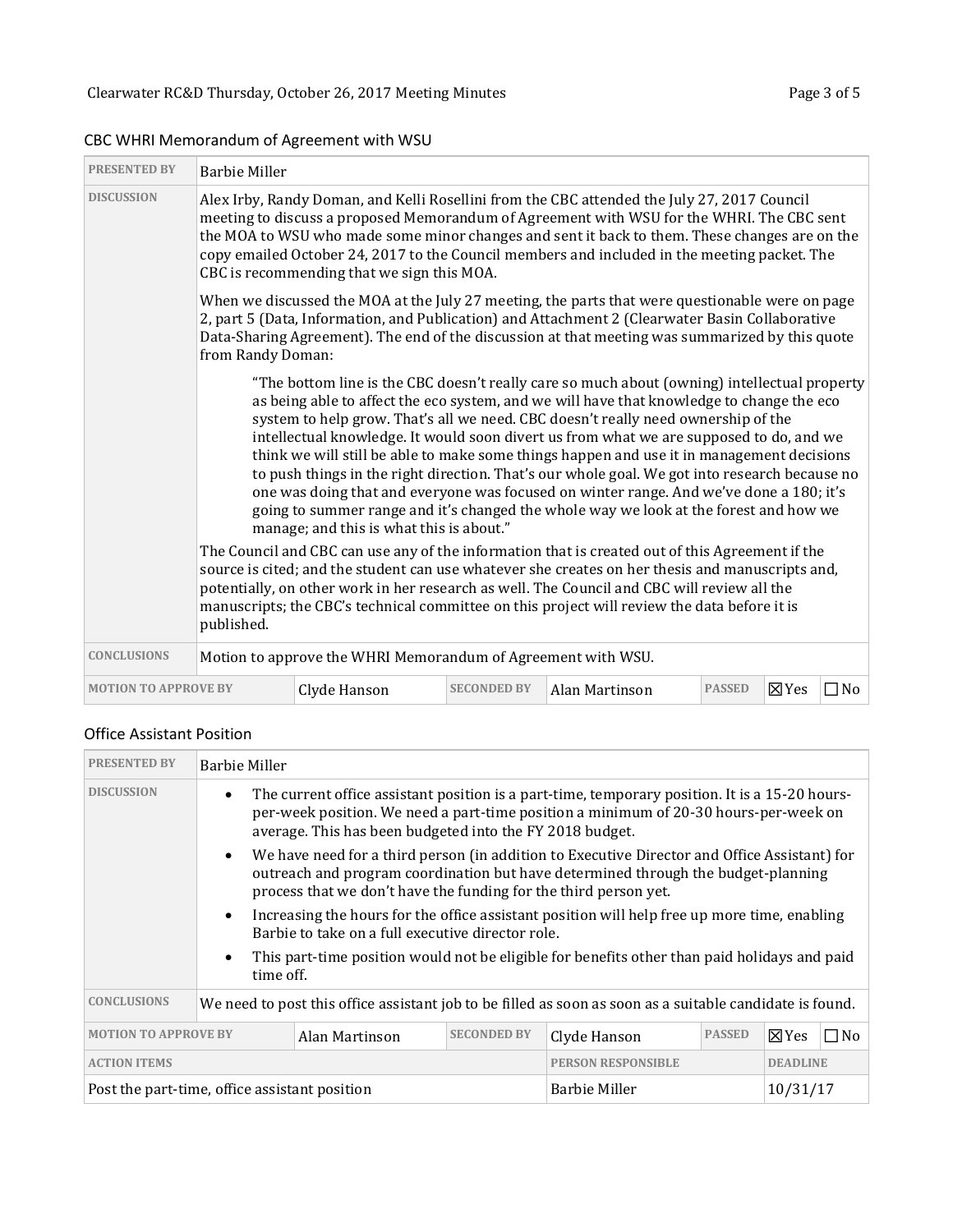| <b>PRESENTED BY</b> | Tera King and Barbie Miller                                                                                                                                                                                                                                                                                                                                |  |  |  |  |
|---------------------|------------------------------------------------------------------------------------------------------------------------------------------------------------------------------------------------------------------------------------------------------------------------------------------------------------------------------------------------------------|--|--|--|--|
| <b>DISCUSSION</b>   | When we were with the NRCS, projects were more plentiful to us. Some of the projects acted as a<br>bridge between the Federal agencies and the private land owners, so using the RC&D removed some<br>of the bureaucracy and regulations. Not having that, how can we progress in growing the RC&D<br>base? Are we ruling out developing our own projects? |  |  |  |  |
|                     | What were the pros and cons of developing an area plan, as previously required by NRCS?                                                                                                                                                                                                                                                                    |  |  |  |  |
|                     | Con - An area plan requires a lot of time to develop.<br>$\bullet$                                                                                                                                                                                                                                                                                         |  |  |  |  |
|                     | Pro - It acts as a checklist for developing a strategic plan, expediting the process. We could<br>use it at our meetings to help with guidelines for assignments.                                                                                                                                                                                          |  |  |  |  |
|                     | We have previously discussed keeping outreach planning at the forefront of our meetings. Some<br>ideas to consider:                                                                                                                                                                                                                                        |  |  |  |  |
|                     | Why do federal agencies prefer to use the RC&D to facilitate projects?<br>$\bullet$                                                                                                                                                                                                                                                                        |  |  |  |  |
|                     | Projects contracting directly in financial matters is not always a good option-<br>$\bullet$<br>cumbersome and more expensive. The RC&D allows more flexibility.                                                                                                                                                                                           |  |  |  |  |
|                     | Gives them a wider range of contractors. Hiring Federal contractors requires more<br>$\bullet$<br>bureaucracy, making it less timely than with the RC&D.                                                                                                                                                                                                   |  |  |  |  |
|                     | With the CWMAs, for example, there are many partners contributing to one pot of<br>$\bullet$<br>money that funds the programs.                                                                                                                                                                                                                             |  |  |  |  |
|                     | There is a low investment to pair with the RC&D.<br>٠                                                                                                                                                                                                                                                                                                      |  |  |  |  |
|                     | In what areas could these qualities be beneficial to cities and counties, too?<br>$\bullet$                                                                                                                                                                                                                                                                |  |  |  |  |
|                     | Recreation, parks, quality of life.<br>$\bullet$                                                                                                                                                                                                                                                                                                           |  |  |  |  |
|                     | Cities working with the EPA for erosion and pollution of wet areas and creeks.<br>$\bullet$                                                                                                                                                                                                                                                                |  |  |  |  |
|                     | Water conservation districts.<br>$\bullet$                                                                                                                                                                                                                                                                                                                 |  |  |  |  |
|                     | Inter-government cooperation.<br>٠                                                                                                                                                                                                                                                                                                                         |  |  |  |  |
|                     | Counties and cities having difficulty managing programs that extend beyond their<br>$\bullet$<br>jurisdiction.                                                                                                                                                                                                                                             |  |  |  |  |
|                     | If we don't have time to do outreach, how can we create that time?<br>$\bullet$                                                                                                                                                                                                                                                                            |  |  |  |  |
|                     | Putting extra hours into the office assistant position is a beginning.<br>$\bullet$                                                                                                                                                                                                                                                                        |  |  |  |  |
|                     | Switch to a bi-monthly meeting schedule.<br>$\bullet$                                                                                                                                                                                                                                                                                                      |  |  |  |  |
|                     | Council members use that extra time to reach out to prospects with whom they have an<br>$\bullet$<br>"in."                                                                                                                                                                                                                                                 |  |  |  |  |
|                     | We need to be clear on what our fiscal sponsorship provides to a project and charge<br>$\bullet$<br>appropriately for any additional services.                                                                                                                                                                                                             |  |  |  |  |
|                     | In order to fully implement an outreach plan, we need additional staff. Since our budget<br>$\bullet$<br>doesn't currently allow that, it's going to mean more Council member time to get the<br>information out there.                                                                                                                                    |  |  |  |  |
|                     | Discussion of changing to a bi-monthly meeting:                                                                                                                                                                                                                                                                                                            |  |  |  |  |
|                     | Frees up time for everyone. Meeting three hours on a bi-monthly basis instead of two to<br>$\bullet$<br>reduce meeting prep time and allow for more strategic discussion.                                                                                                                                                                                  |  |  |  |  |
|                     | Saves on travel time and expenses.<br>$\bullet$                                                                                                                                                                                                                                                                                                            |  |  |  |  |
|                     | Less face time, but urgent business can be conducted by email. Would need to be sure our<br>٠<br>quorum can be met; not every member can vote by email. Email votes require 50% plus 1of<br>the Executive Committee.                                                                                                                                       |  |  |  |  |